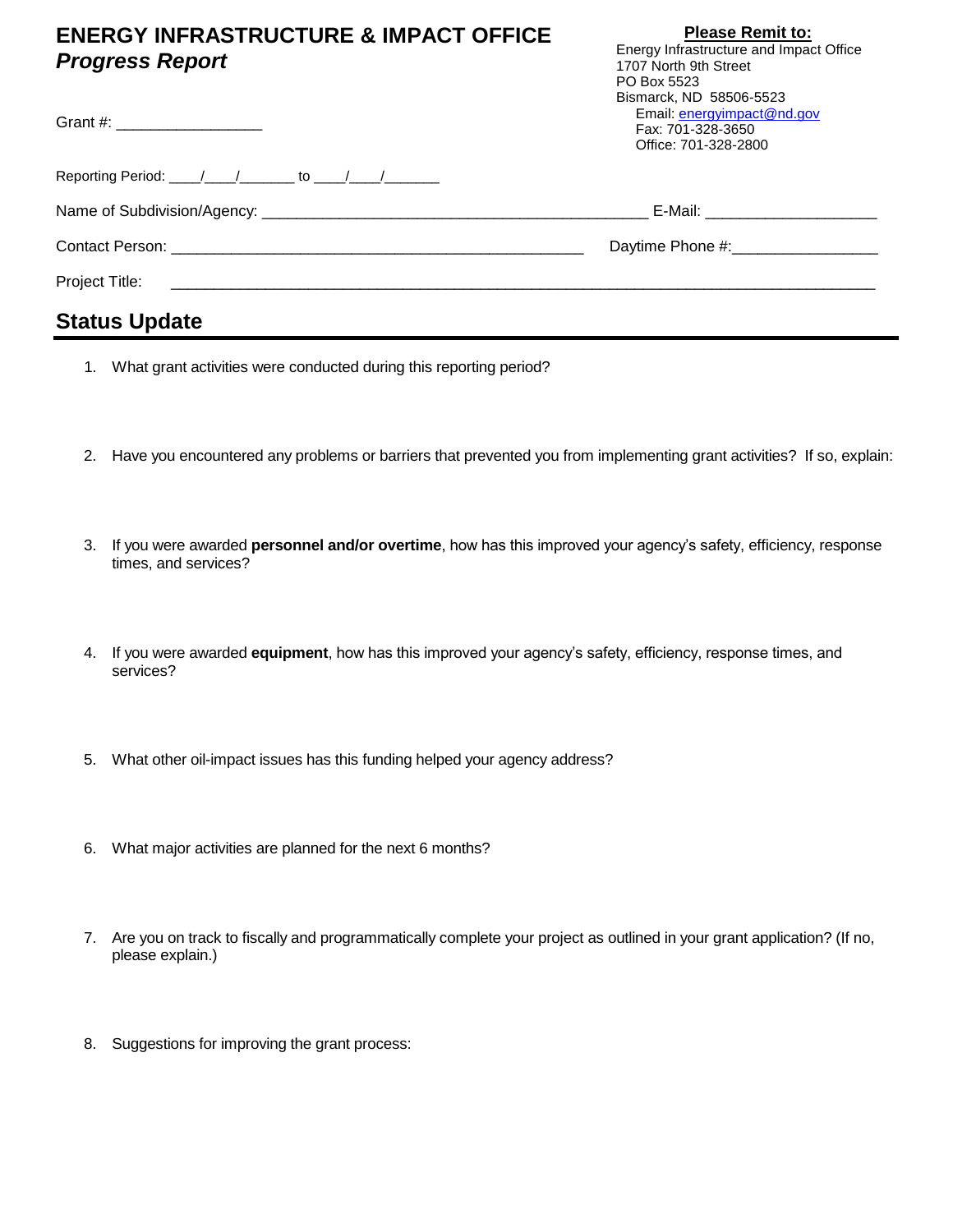# **Complete only those sections that apply to your grant**

#### **Construction / Renovation / Engineering Project**

| Was construction performed this period?                               |  |
|-----------------------------------------------------------------------|--|
| If yes, what percentage of the project is completed?                  |  |
| What amount of the awarded funds have been used?                      |  |
| Is the project on, under or over cost projections and by how<br>much? |  |

#### **Personnel Awards Only**

| Were there new staff hired this reporting period?       |  |
|---------------------------------------------------------|--|
| If yes, in what position/assignment                     |  |
| If yes, how many regular hours were worked by new staff |  |

#### **Overtime Awards Only**

| $\#$ of staff who worked paid overtime under the grant this<br>period |  |
|-----------------------------------------------------------------------|--|
| # of overtime hours worked this period                                |  |

#### **Housing Allowance Awards Only**

| Number of Staff Who Received a Housing Allowance |  |
|--------------------------------------------------|--|
|--------------------------------------------------|--|

#### **Vehicle / Apparatus Awards Only**

| # of vehicles / apparatus purchased this period     |  |
|-----------------------------------------------------|--|
| Number of new vehicle / apparatus miles this period |  |

#### **Victim/Witness, Domestic Violence Programs Only**

| Number of new victims served (someone who is either new to your program or returned to your program for                                |  |
|----------------------------------------------------------------------------------------------------------------------------------------|--|
| direct services after no contact with your agency for six months or more)                                                              |  |
| Number of <b>ongoing</b> victims served (someone you continued to work with during this quarter who would not<br>be considered "new.") |  |

- *Do count someone who received a direct service from your agency*
- *Do count someone only once during the period, regardless of the number of crimes or perpetrators*
- *Do Not count someone affected by the abuse or crime against someone else if he/she did NOT receive direct services from your agency (you may want to refer to the secondary victims in your narrative, if that information is available to you)*
- *Do Not count someone living in an abusive household if he/she did not receive direct services from your agency.*
- *Do Not count someone who received information only.*
- *Do Not count someone you referred to another agency if he/she did not receive any other direct service from your agency.*

Rev 3/16/16 Rev 4/22/2016